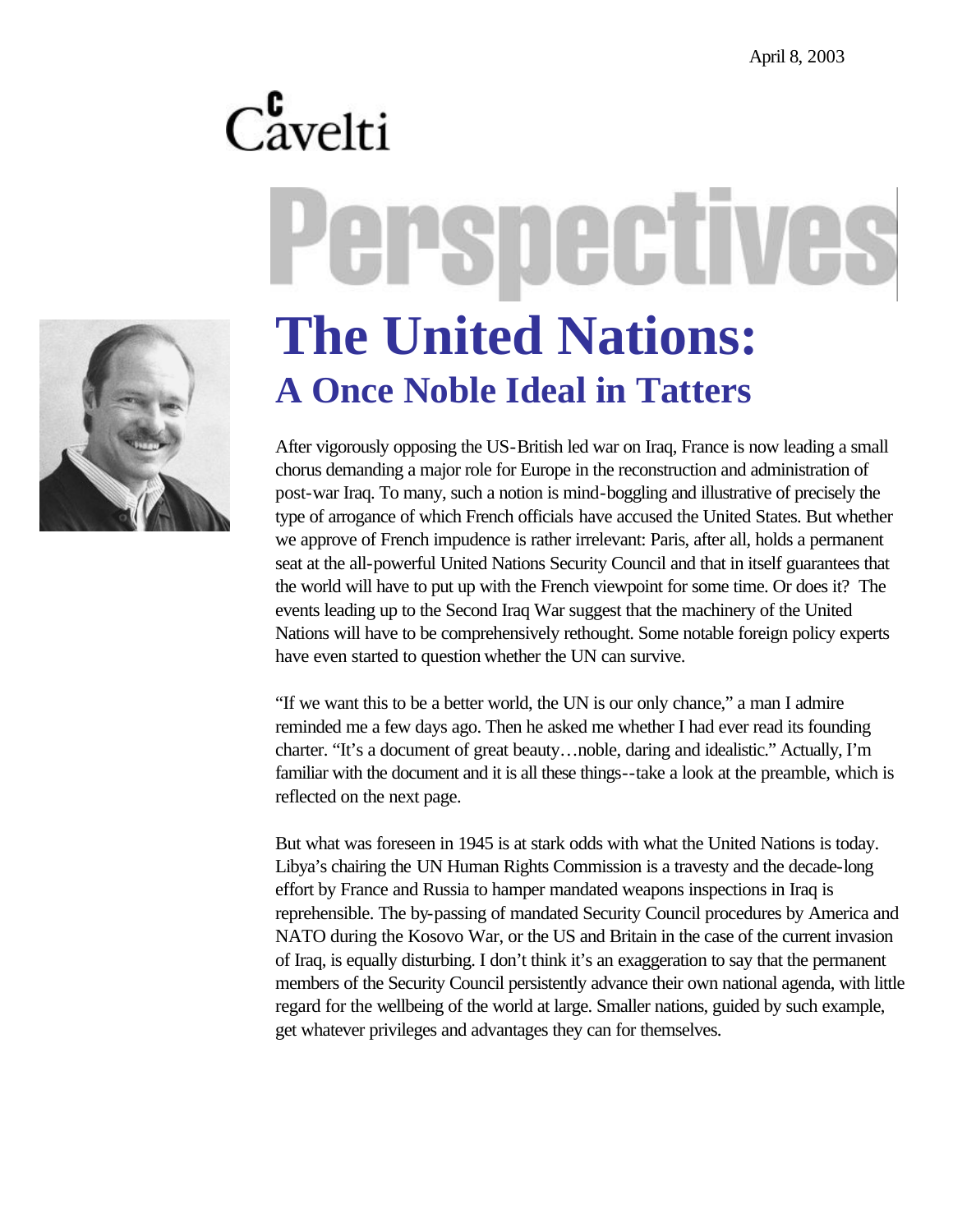

 *Charter of the United Nations, signed at San Francisco on June 26, 1945. Preamble*

#### **WE THE PEOPLES OF THE UNITED NATIONS DETERMINED**

to save succeeding generations from the scourge of war, which twice in our lifetime has brought untold sorrow to mankind, and

to reaffirm faith in fundamental human rights, in the dignity and worth of the human person, in the equal rights of men and women and of nations large and small, and

to establish conditions under which justice and respect for the obligations arising from treaties and other sources of international law can be maintained, and

to promote social progress and better standards of life in larger freedom,

#### **AND FOR THESE ENDS**

to practice tolerance and live together in peace with one another as good neighbors, and

to unite our strength to maintain international peace and security, and

to ensure, by the acceptance of principles and the institution of methods, that armed force shall not be used, save in the common interest, and

to employ international machinery for the promotion of the economic and social advancement of all peoples.

## **Why it no longer works**

There are many reasons why the UN no longer works. To begin with, most of the objectives articulated in the United Nations' charter run counter to human nature and are simply not realizable. The UN was conceived in a world reduced to ashes. Anguish gives rise to hope, out of destruction grows creation, and the noblest resolutions are invariably born out of utter despair. Similarly, idealism disappears when things get cushy. And life in the post-war period, at least in those nations which call the shots, has been comfortable indeed.

Other reasons for the UN's gradual descent are structural. Institutions attract idealists and bureaucrats; the former generally end up at the bottom of the hierarchy, while the latter flourish and rise to the top. I had a lot of exposure to senior UN functionaries during the late 1970s and I can unequivocally say that I've never met a more corrupt and self-serving lot. No matter who the UN's Secretary General of the day is, the organization is firmly in the hands of the mandarins who run the day-to-day affairs of its literally dozens of agencies employing tens of thousands. The negatives at work are familiar ones: waste is rampant, corruption thrives, duplicity or ignorance are prerequisites to advancement. Other large organizations battle the same ills, but in the United Nations, whose stated goal is idealism in its purest form, they are all the more apparent.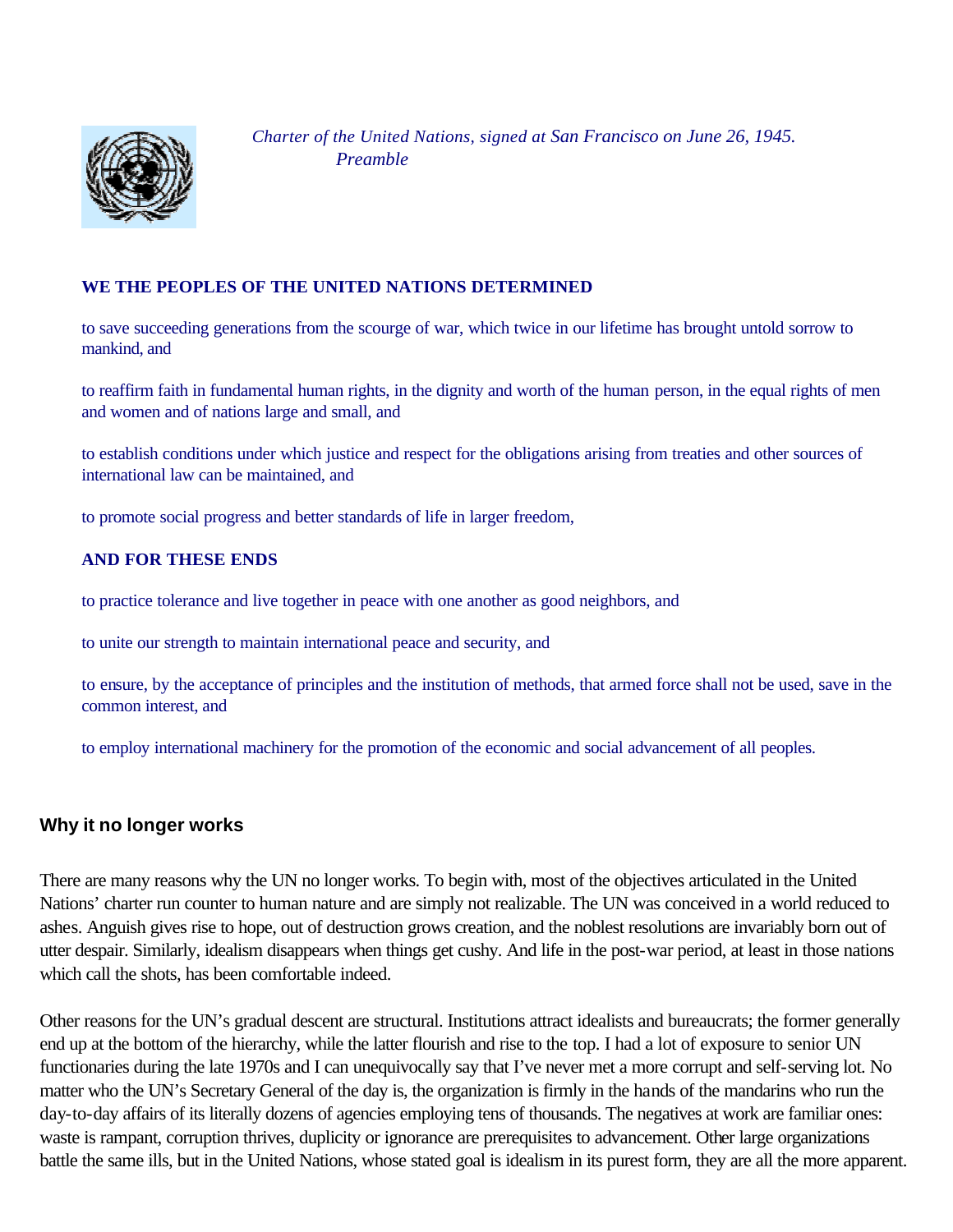Other structural problems have arisen as a result of the UN's established processes. The most obvious example of something that doesn't work is the UN Security Council. France and Britain are no longer two of the world's five most significant nations, but they're still entrusted with two out of five permanent seats and hold veto power. The French seat should go to the European Union; the British one to India. And to further bring the UNSC's composition in alignment with today's economic and political realities, the permanent membership should be expanded, from five to perhaps a dozen nations.

Even worse is the concept of unanimity. In order to pass any resolution, all five of the Security Council's permanent members have to agree. If any one member "vetoes" the proposal, it cannot be enacted. I don't know who thought of the idea that the five strongest nations on world would ever agree on anything. During the Cold War years, it was a given that the West would veto whatever the East wanted, and vice versa. And since the demise of Communism, the veto mechanism has been a virtual guarantee that the UNSC's agenda is governed not by what is good for the world, but by the narrow selfinterest of one or several of its permanent members. France's recent charade was a magnificent illustration of just how easily the United Nation's process can be manipulated and how a completely self-serving agenda can be hidden behind the cloak of morality.

### **The UN's future**

Where do we go from here? My bet is that the UN is incapable of overhauling itself. I also find it hard to imagine that France or Britain will voluntarily give up their power, or that any of the other three permanent Security Council members will want to share their privileges or see them in any way diminished. If my assumptions are right, the UN will continue to muddle along, but lose even more of its effectiveness. When Vladimir Putin invaded Chechnya, he was careful not to turn to the UN for permission. Bill Clinton, quite similarly, decided to go to war over Kosovo without any consultation of the UN Security Council. Not many people noticed.

George W. Bush thought he'd do it differently. He sought consultation with UN and learned to regret it: the media maligned him and his public support eroded. I don't think we'll see a repeat of this episode. In the future, China, Russia and the US will pursue their international objectives without consultation. Aspiring powers will draw their lessons and do as the large powers do.

More than ever, the UN will be an expensive paper tiger. The world will be a more dangerous place!  $\Box$ 

May 9, 2003

# **A Brief History of the U.N. Why Comprehensive Reform is Needed**

On April 8, I reprinted the founding charter of the United Nations in these pages—one of the most noble and reverent documents ever conceived by mankind. I also concluded that the UN of 1946, a beacon of hope for a war-weary world, was at stark odds with that of today. During the fifty or so years since its inception, the world body has gradually sunk into disrepair. Its bureaucracy has grown exponentially, to the point where the wheels of most of its agencies are clogged and where corruption has become a major problem.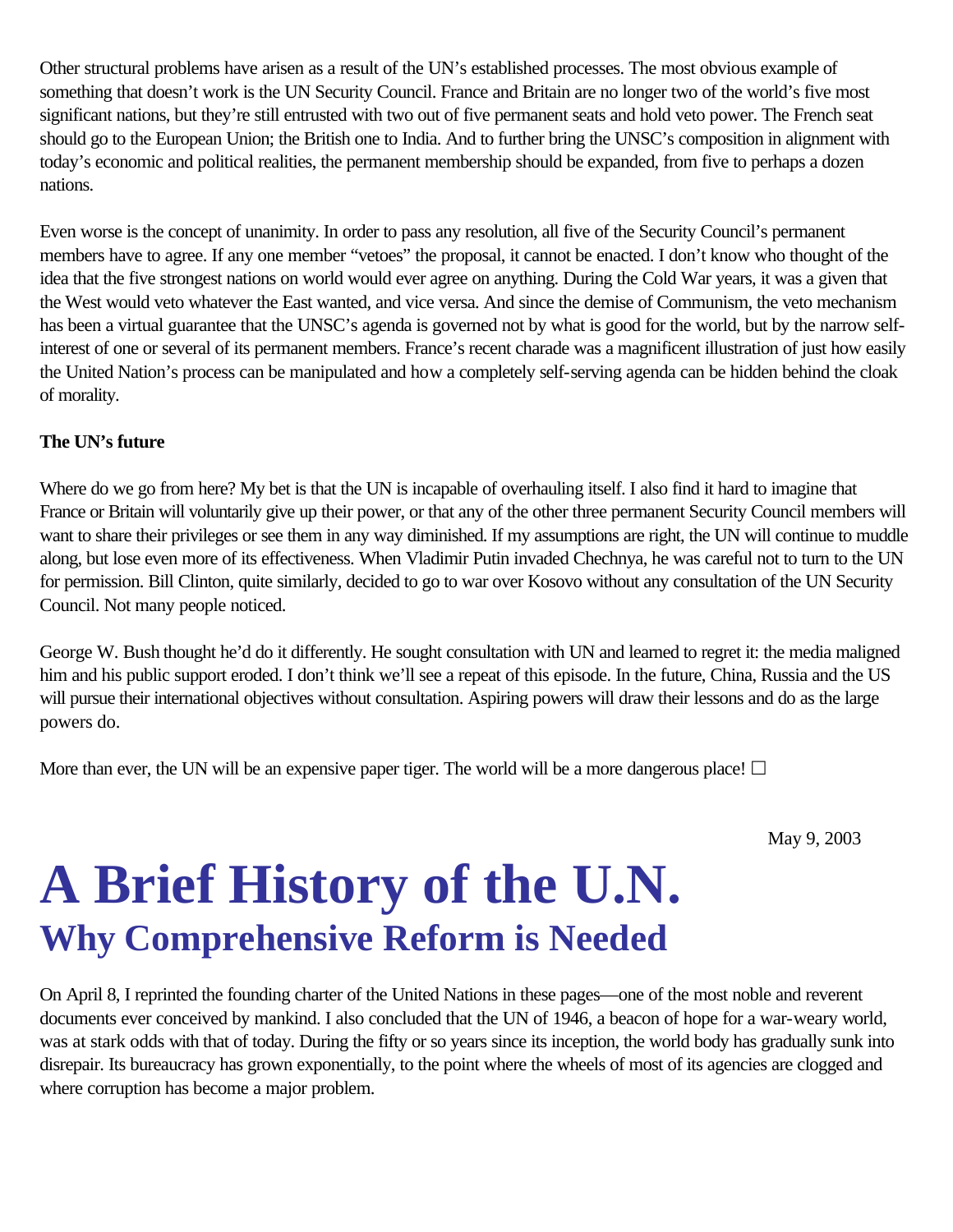Key international decisions are mostly made by the UN Security Council, an exclusive club of five that has become accustomed to advancing narrow national self-interest over the welfare of humanity at large. Those destined not to wield power are handed symbolic authority: Chile is occasionally allowed to be one of the rotating members of the Security Council; Libya gets to chair the UN Human Rights Commission.

# **A regime of callousness**

The UN's dealings with Iraq were the most powerful demonstration of just how callously the world's business is being conducted. Following the first Iraq War and the positive identification of production facilities for weapons of mass destruction by the UN, the Security Council conceived UNSCOM, a regime designed in 1991 to supervise "the destruction, removal or rendering harmless of its weapons of mass destruction, ballistic missiles with a range over 150 kilometers, and related production facilities and equipment" (Resolution 687).

During the ensuing twelve years, France and Russia, with remarkable consistency, interfered with precisely the set of rules they had helped establish—presumably to protect their considerable investment in Iraq. Most recently, the US and Britain, two other permanent members of the Security Council, staged a preemptive invasion of Iraq—officially to protect the world from Saddam's illicit weapons, but coincidentally advancing economic interests of their own. China, the fifth permanent UNSC member, joined Russia and France in promising a veto, if Washington and London brought the matter to a vote. Beijing, interestingly, held the third largest royalty interest in Iraqi oil reserves.

Is there ever any vote of the UN Security Council in which the permanent members do not vote in their own self-interest? I have carefully sorted through the UNSC's agenda of the past 25 years and cannot find a single incident where the US, Britain, France, the Soviet Union (later Russia) and China did not brazenly pursue their own selfish agendas. In short, the UN's political decision making process is everything *but* ethical. If the world experiences occasional periods of stability, it's not because idealism got us there, but rather because an impasse between the permanent Security Council members or mutual fear between them held everyone in check.

Students of history will point out that this has been so almost since the establishment of the UN. And they're right. Because Stalin was distrusted and feared when World War II ended and the Chinese revolution amplified Communism's aspirations of world domination, the UN Security Council soon split into two voting segments: the Communists and the Capitalists.

## **The Cold War era: ideology over life**

Interestingly, no one accused the UN of cynicism during the period between 1950 and 1990, when this arrangement prevailed. Yet under that illusory regime, the US orchestrated the rise of figures like Marcos, Mobutu, Suharto, Noriega and Saddam Hussein—figures ruthless enough to guarantee that their nations stayed in the Western orbit. That their ruthlessness also guaranteed the oppression of hundreds of millions of people was coincidental. Russia and China followed the same practices; the tyrants who rose to the top in the Communist world included Ceaucescu, Hoxha, Honegger, Mengistu and Pol Pot. During the Cold War era, more than ever in recent history, ideology was allowed to take firm precedence over life.

When the United States, Britain and France invariably vetoed initiatives that would benefit Communism, this was viewed not only as logical, but as principled. And when the Soviets and the Chinese reliably thwarted the West's agenda, it was seen as confirmation of Moscow's and Beijing's wickedness. In other words, things became as jaundiced as they are today almost immediately after the UN's foundation, but the Cold War created the illusion of dignity.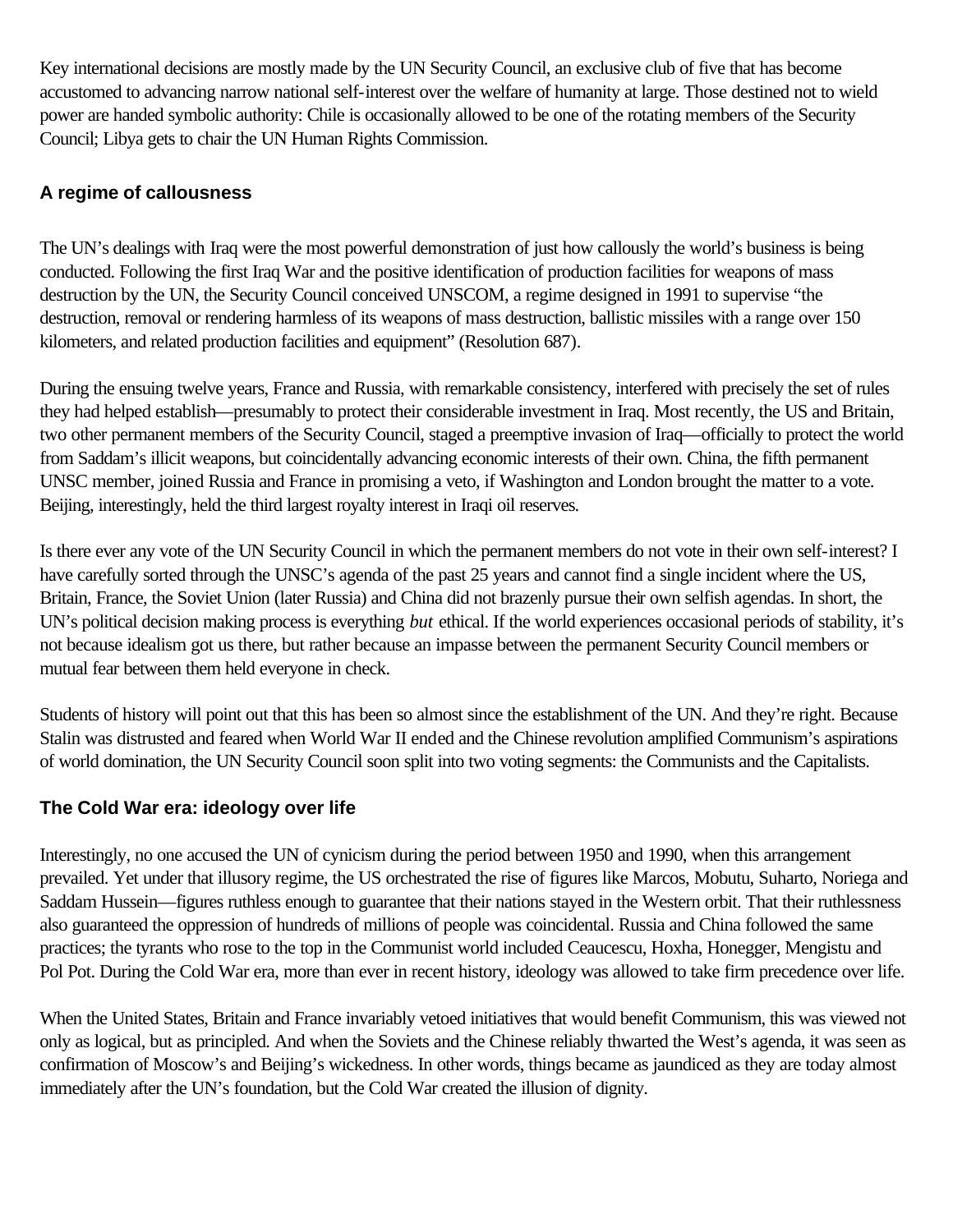The collapse of Communism brought out the best and the worst the UN had to offer. In absence of a convenient moralitylabel, like "anti-communism", the shenanigans of the Security Council were exposed like never before. The UN understood how this eroding image could damage it and quickly boosted its role as peacekeeper to compensate. For a while, that worked: no one cared much how the post-war transition would unfold in economically less sensitive places. The missions in Rwanda, Bosnia, Cambodia, East Timor and Kosovo didn't much interest any of the major powers, the collapse of Communism had left many armies under-utilized, and the UN was as eager as always to expand its bureaucracy and boost its political influence.

## **World's second largest oil reserves**

But something like Iraq had to come along sooner or later. It contains the world's second largest oil reserves and the economic and political ambitions each of the five Security Council members have for it vary significantly. France and Russia embarrassed themselves continuously during the years of mandated weapons inspection; the US and Britain exposed major cracks in their own ethics during the negotiations leading up to their invasion. And now, that a post-war Iraq is being discussed, disagreement runs as deep as ever. France, Russia, China, Britain and the US each pursue different objectives, while the United Nations bureaucracy is articulating its own agenda.

As we've seen, this is not unusual—what is different is that the hypocrisy of it all is so blatantly exposed. And the victors of the latest showdown, the US and Britain, no longer make any pretense about their expectations from the UN. Even Secretary of State Powell, the only member of the Bush cabinet to still define himself as a diplomat, now routinely tells the UN where it shall not tread. The victors, in a nutshell, will tolerate the UN where it serves them and ignore it where it is a hindrance.

### **Suddenly, an outpouring of complaints**

This state of affairs has been decried by many, but it has been utterly inevitable. To me, the only miracle is how long it took for the façade of the United Nations edifice to crumble. How bad are things? There is little question that the world is becoming a more dangerous place. Instead of seeking discourse within the Security Council, the major powers will increasingly advance their own agendas without UN sanction. The recent experience of Washington demonstrated how little chance of success the UN consultative process has and how considerable the chances of embarrassment are. And as the major powers ignore the United Nations, aspiring players will emulate their behavior.

Despite all this, I see a faint silver lining. The organization's existence and future are being challenged like never before. The invasion of Iraq was the catalyst that opened the floodgates to a stream of demands and complaints from minor players, and intense debate is always a good thing. Here is a small sampling, all from the past six weeks:

-Chile and Mexico (rotating members of the UN Security Council) repeatedly denounced the permanent Security Council members for their cynicism, accusing them of ignoring them when there is no major confrontation and of pressuring them when there is.

-Japan, which pays a whopping 20% of the United Nations' budget, is also peeved. An envoy appointed by the cabinet met with the US Ambassador and told him that the Japanese people are deeply fustrated that they pay that much and have no role in important decision-making. Tokyo Governor Shintaro Ishihara's comment wasn't official, but highly publicized: he described the UN Security Council as "a vague-talk shop made up of winners of the last war."